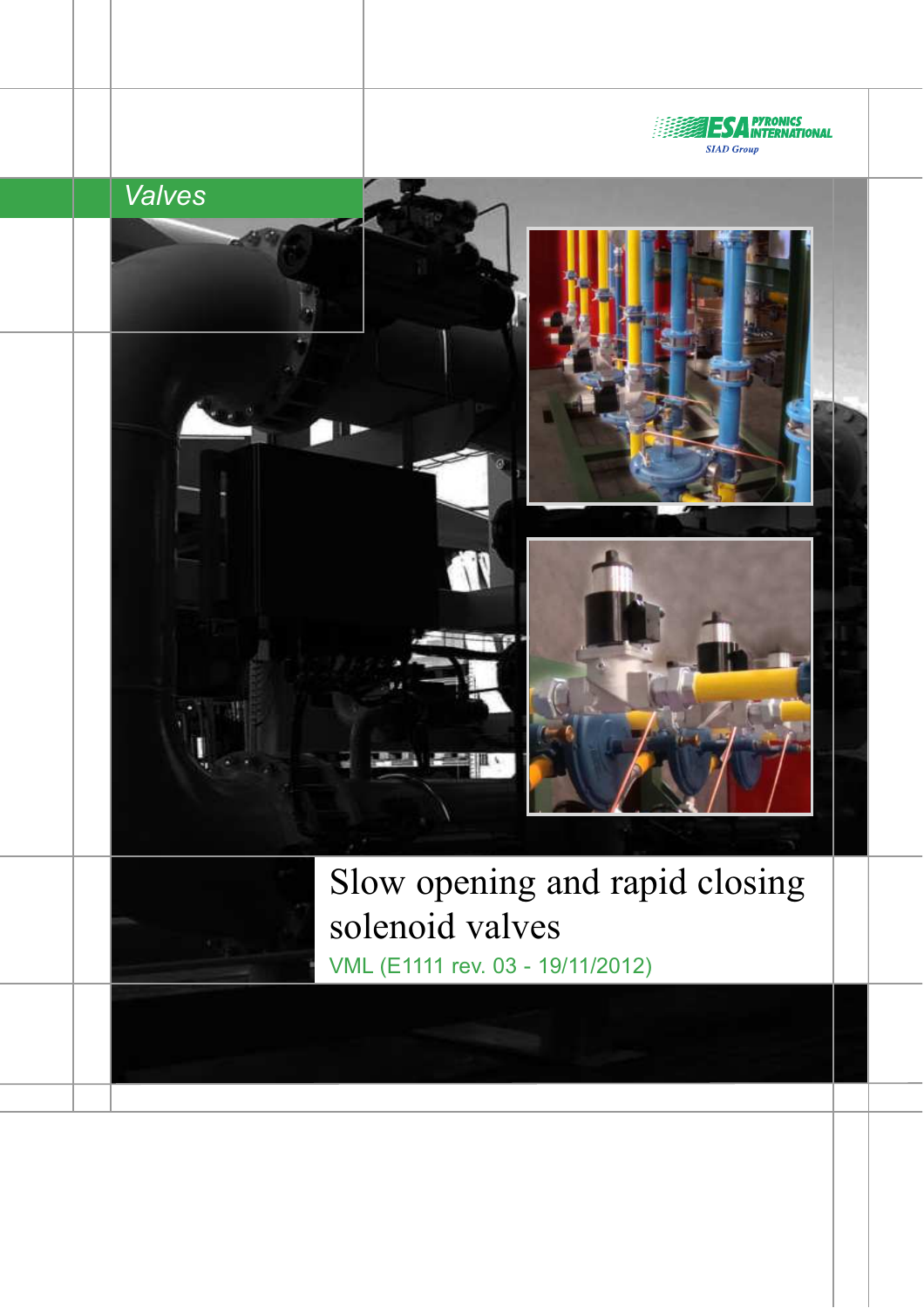### **GENERAL WARNINGS:**



■ All installation, maintenance, ignition and setting must be performed by qualified staff, respecting the norms present at the time and place of the installation.

■ To avoid damage to people and things, it is essential to observe all the points indicated in this handbook. The reported indications do not exonerate the Client/User from observing general or specific laws concerning accidents and environmental safeguarding.

■ The operator must wear proper DPI clothing (shoes, helmets...) and respect the general safety, prevention and precaution norms.

■ To avoid the risks of burns or high voltage electrocution, the operator must avoid all contact with the burner and its control devices during the ignition phase and while it is running at high temperatures.

■ All ordinary and extraordinary maintenance must be performed when the system is stopped.

■ To assure correct and safe use of the combustion plant, it is of extreme importance that the contents of this document be brought to the attention of and be meticulously observed by all personnel in charge of controlling and working the devices.

■ The functioning of a combustion plant can be dangerous and cause injuries to persons or damage to equipment. Every burner must be provided with certified combustion safety and supervision devices.

 $\blacksquare$  The burner must be installed correctly to prevent any type of accidental/undesired heat transmission from the flame to the operator or the equipment.

■ The performances indicated in this technical document regarding the range of products are a result of experimental tests carried out at ESA-PYRONICS. The tests have been performed using ignition systems, flame detectors and supervisors developed by ESA-PYRO-NICS. The respect of the above mentioned functioning conditions cannot be guaranteed if equipment, which is not present in the ESA-PYRONICS catalogue, is used.

**DISPOSAL:**



To dispose of the product, abide by the local legislations regarding it.

#### **GENERAL NOTES:**

■ In accordance to the internal policy of constant quality improvement, ESA-PYRONICS reserves the right to modify the technical characteristics of the present document at any time and without warning.

 $\blacksquare$  It is possible to download technical sheets which have been updated to the latest revision from the **www.esapyronics.com** website.

■ The products manufactured by ESA-PYRONICS have been created in conformity to the **UNI EN 746- 2:2010** Norms: Equipment for industrial thermal process - Part 2: Safety requirements for combustion and the movement and treatment of combustible elements. This norm is in harmony with the Machine Directive **2006/42/CE**. It is certified that the products in question respect all the requirements prescribed by the above mentioned Norms and Directives.

■ Certified in conformity with the **UNI EN ISO 9001** Norm by DNV GL.

### **CERTIFICATIONS:**

The valves comply with the **UNI EN 161** Norm: Automatic isolating valves for gas burners and gas-user equipment, in Class A, group 2, certificate n. **CE 0063AQ1350**

The products conform to the requests for the Euroasia market (Russia, Belarus and Kazakhstan).

## **CONTACTS / ASSISTANCE:**



**Headquarters:** Esa S.p.A. Via Enrico Fermi 40 24035 Curno (BG) - Italy Tel +39.035.6227411 Fax +39.035.6227499 **esa@esacombustion.it**

 $\epsilon$ 

**International Sales:** Pyronics International s.a. Zoning Industriel, 4ème rue B-6040 Jumet - Belgium Tel +32.71.256970 Fax +32.71.256979 **marketing@pyronics.be**

**www.esapyronics.com**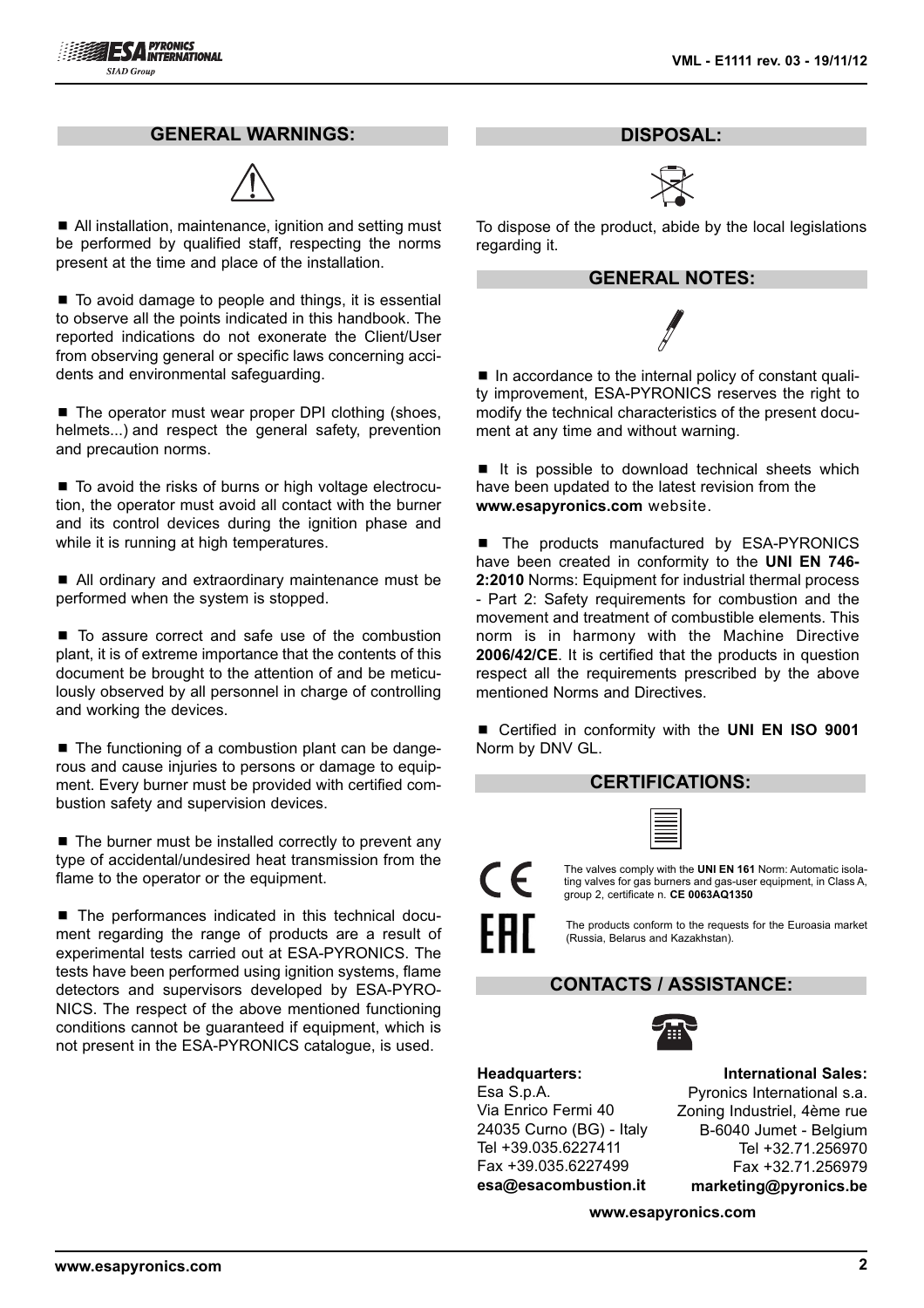**ESA PYRONICS**<br>ESA INTERNATIONAL **SIAD Group** 

The VML is an electromagnetic mono-stage valve. It opens slowly and closes rapidly and is a normally closed valve complying with the UNI EN 161 Norm.

## **APPLICATIONS**

- Gas interception on decompression units.
- Air/gas interception for burners.
- Special gases interception BIOGAS and COG.

### **CHARACTERISTICS**

#### **GENERAL:**

| ■ Working pressure:          | 360 mbar                                |
|------------------------------|-----------------------------------------|
|                              |                                         |
| ■ Fluid temperature:         | $< 40^{\circ}$ C                        |
| ■ Adjustable capacity:       | $0-100 \%$                              |
| Voltage rating:              | 110/230 V 50/60 Hz                      |
| Voltage (on request):        | 24 VAC/DC                               |
| ■ Tension tolerance:         | from $-15\%$ to $+10\%$                 |
| ■ Working temperature:       | from $-15^{\circ}$ C to $+60^{\circ}$ C |
| Opening time:                | from 4 to $25 s$                        |
| ■ Closing time:              | $<$ 1 second                            |
| Coil direction:              | $360^\circ$                             |
| ■ Protection:                | IP 54 (EN 60529)                        |
| Cable gland:                 | $M20 \times 1,5$                        |
| ■ Dust filter:               | incorporated                            |
| $\blacksquare$ Limit switch: | on request                              |
| $\blacksquare$ Mounting:     | in any position except with             |
|                              | coil facing downwards                   |

■ Manufactured in accordance to the EN161 Norm (EC certificate n. 0063AQ1350) in class A group 2.

#### **MATERIAL COMPOSITION:**

■ Valve body: aluminum, copper, steel ■ Seals: PTFE, NBR, FPM

### **DESCRIPTION**

The VML series solenoid valves are interception devices operating with auxiliary electrical energy suited for block maneuvers and gas or air supply in burners at atmospheric or blown air pressures, for furnaces and other applications that use gas as fuel. When the coil is not powered, the spring acts on the shutter, keeping the gas passage closed (intrinsic safety). In this condition, gas is present at line pressure in the inlet chamber and by pushing against the shutter it increases the sealing force. When the coil is powered, the valve opens slowly due to the hydraulic brake effect, overcoming the force of the spring and gas pressure. The part of rapid opening, and thus the initial flow, can be regulated by the special regulation screw. In the same way the flow and opening velocity can also be adjusted. If power is cut off from the coil, the valve closes rapidly, interrupting the gas passage.



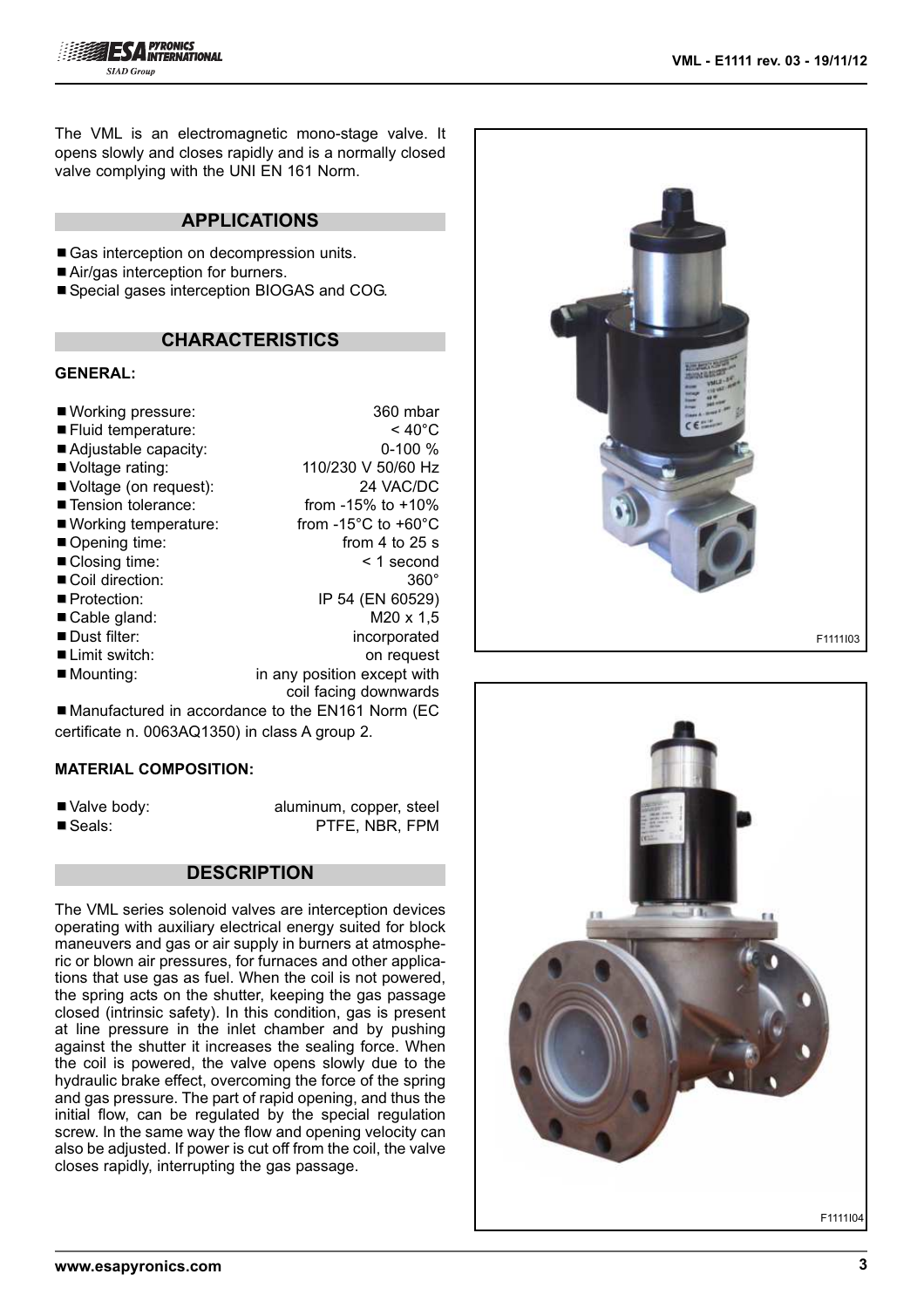# **ESA PYRONICS**<br> **ESA INTERNATIONAL SIAD Group**

## **FLOWCHART**



Natural gas flow @ 20 °C P.S.= 1 [Nm<sup>3/h]</sup> Natural gas flow  $@$  20  $°$  C P.S. = 1 [Nm<sup>3</sup>/h]

G1111I01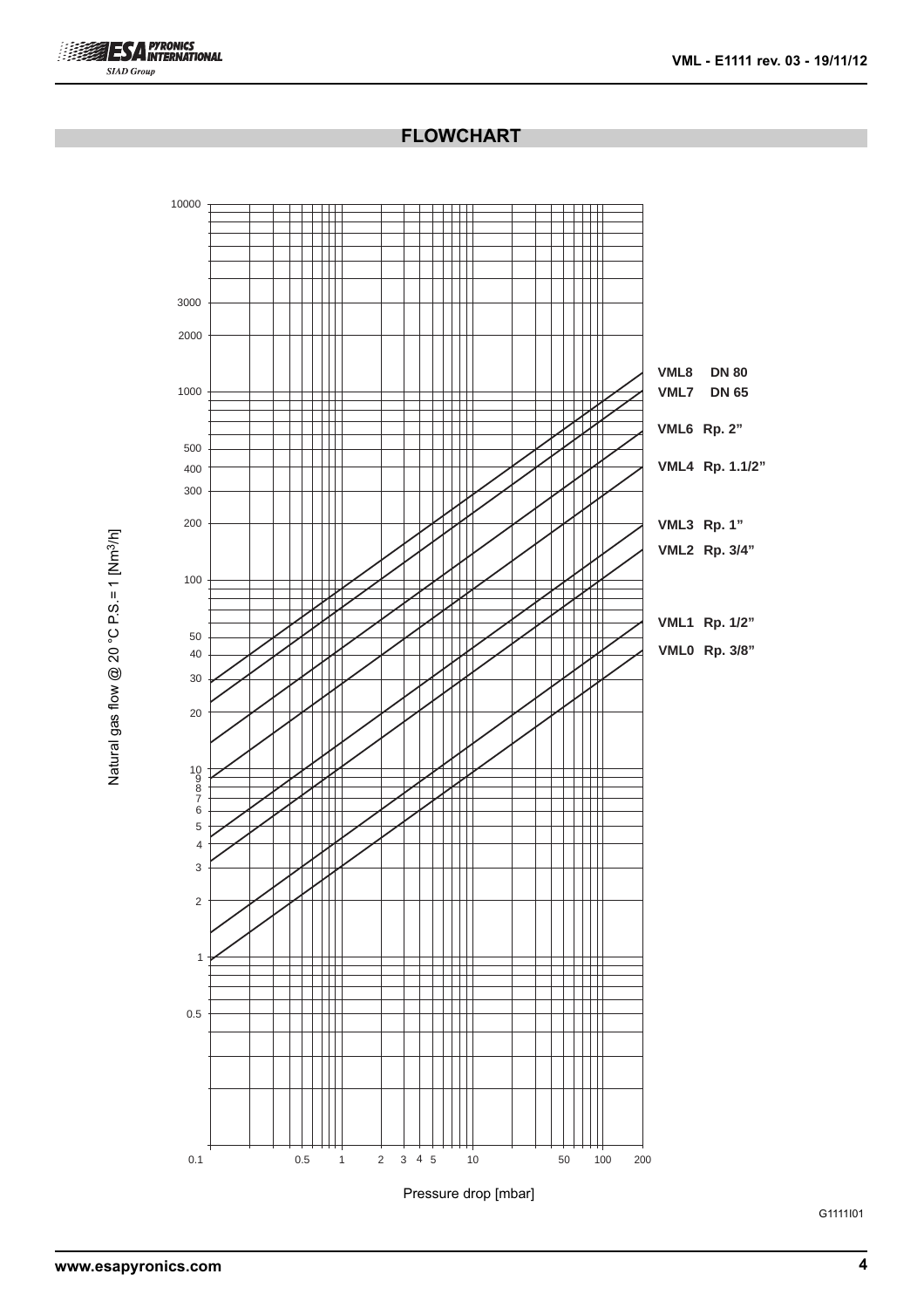# **WARNINGS**

■ Make sure that the working pressure and fluid temperature are lower than the maximum values allowed.

■ Check correct installation of the valve before starting the flow in the pipes.

 $\blacksquare$  In case of valve malfunctioning, follow the indications

in the present manual at the "Maintenance" chapter or contact ESA-PYRONICS assistance.

■ Any modification or repair done by third parties could compromise the application safety and cause the general warrantee conditions to automatically expire.

### **INSTALLATION**

Do not expose the valve to direct sunlight, heat sources or near combustion products, liquids, solvents or corrosive gases.

■ Check that the line pressure is lower than the maximum working pressure allowed.

 $\blacksquare$  Check that the arrow on the valve body is pointing in the correct flow direction.

■ The valve may be installed in any position (coil can be horizontal or vertical), except with coil facing downwards.

■ Ensure that there are no foreign objects inside the valve before assembling. If necessary, blow with compressed air.

■ Check the correct alignment of the attachment pipes. Keep a certain distance from the walls allowing air to circulate freely.

■ Leave enough space above the solenoid valve to extract the coil in case of replacement.

#### **THREADED MODELS:**

**1** - Make sure that the threads conform to the valve that must be installed (**pos. 01**) according to the UNI ISO 7/1 Norm.

**2** - Use thread-sealing paste on the male threads of the pipes (**pos. 02**) paying attention not to use too much as it could enter the valve and damage its seal.

**3** - Screw the valve onto the pipe using an appropriate tool. Do not use the coil as a lever and only use the special seats on the body.

### **FLANGED MODELS:**

**1** - Weld the flanges (**pos. 03**) on the ends of the pipes, eliminating any welding burrs.

**2 -** Place the gaskets (**pos. 02)** between the flange (**pos. 03**) and the valve (**pos. 04**) and insert the bolts (**pos. 04**). **3 -** Using appropriate tools, progressively tighten the bolts (**pos. 04**) crosswise.

**4 -** Avoid excessive tightening and mount without tension.



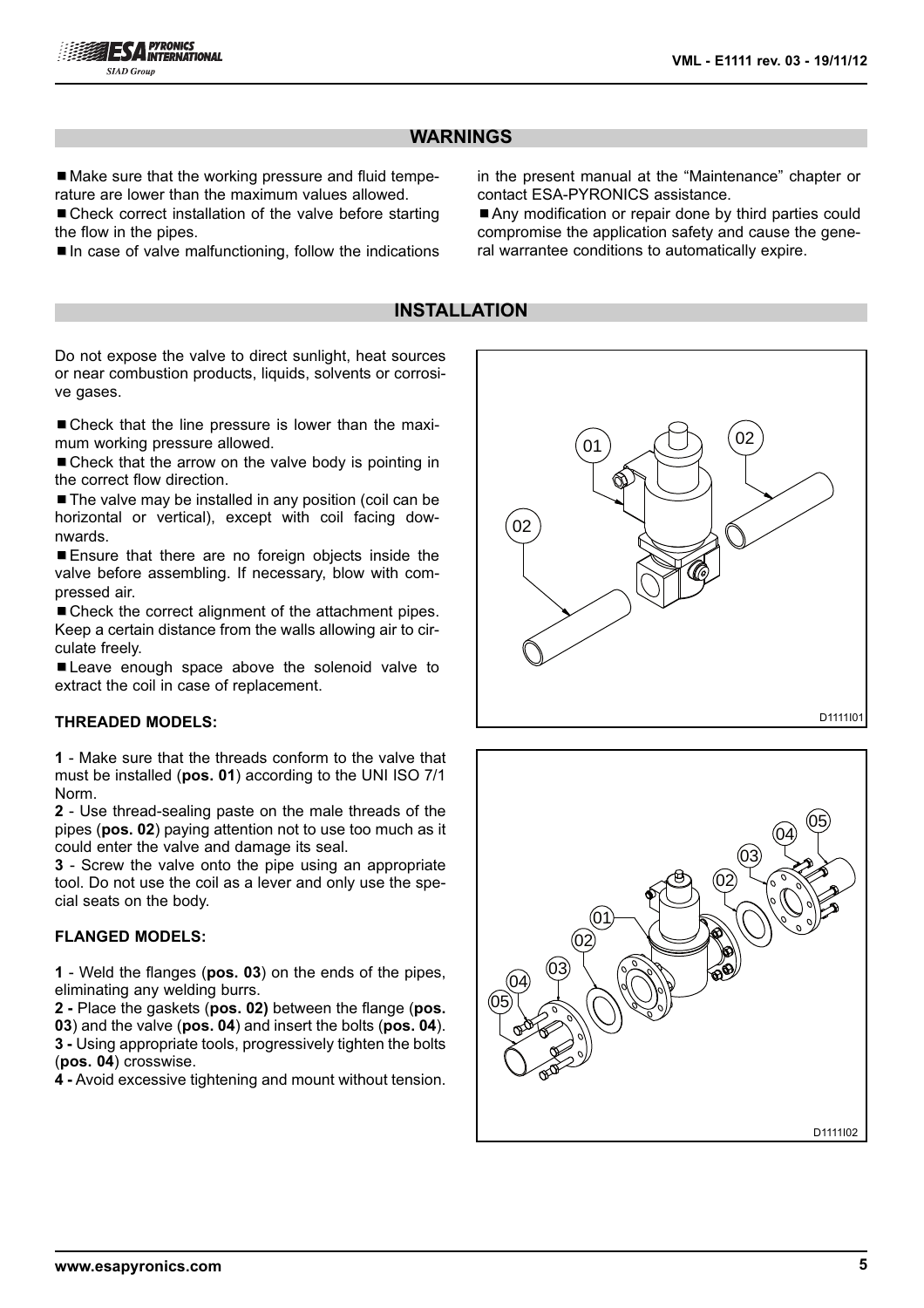# **ELECTRIC WIRING**



#### **Before making any electrical connection, ensure that the voltage and frequency of the solenoid valve correspond to the electrical supply available.**

**1** - Disconnect electrical supply and close the gas.

**2** - Using a screwdriver unscrew the screws (**pos. 04**) of the protection cover (**pos. 03**) of the connection box.

**3** - Unscrew the cablegrip (**pos. 07**) and remove the locking ring (**pos. 09**) and the cone shaped gasket (**pos. 08**). **4** - Insert the cable respectively into the cablegrip, inside the locking ring of the cable gland, therefore inside the appropriate hole in the cover.

**5** - Connect power to the terminals (**pos. 01**) of the recti-

fier circuit following the symbols indicated. In the case of valves powered at 12Vdc or 24Vdc, when the "+"terminals are used, do not invert polarity.

**6** - Always make sure that the ground protection is connected to the related clamps (**pos. 01**).

**7** - If the cable passage takes place through the hole that was originally closed, use the rubber pad under the cap to close the other hole if left open.

**8** - Pull the wire and screw the cablegrip back on and then the cover, paying attention to position the gasket correctly (**pos. 02**).



# **REGULATION**

#### **RAPID STROKE REGULATION (Vstart)**

Once tested, the solenoid valves are supplied regulated at completely slow stroke with duration of about 14s. The rapid stroke time is regulated by unscrewing and removing the plastic cap found at the ends of the damper and intervening with a hex wrench turning the screw clockwise to decrease the stroke time or anticlockwise to increase it.

Each anticlockwise turn frees 1mm of the rapid stroke. The opening time and shutter stroke (with maximum flow) remain unchanged. After regulation, screw the plastic cap back on.

N.B.: In DN65 and DN80 models the minimum adjustable rapid part is 3mm.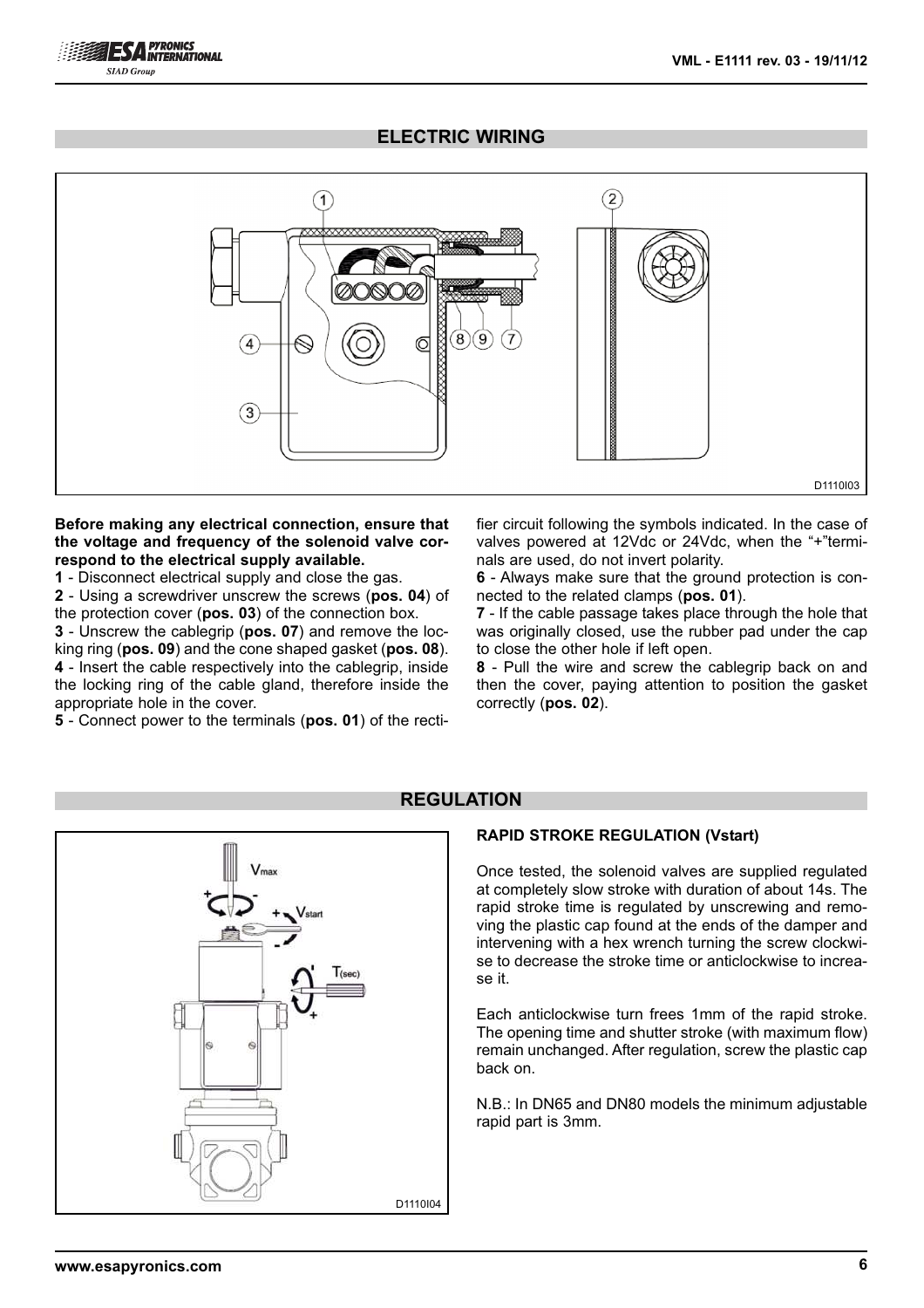# **REGOLAZIONE**

#### **FLOW REGULATION (Vmax)**

**The solenoid valves provided are adjusted to the maximum flow rate (regulation screw completely** open). The flow can be regulated from 0m<sup>3</sup>/h to the **maximum flow allowed.**

Flow regulation is done through the inner screw underneath the plastic cap found on the valve damper. Unscrew and remove the cap and with the valve open (in voltage), keeping the external screw in place with a wrench, delicately turn the screw until you can feel the resistance against the nucleus. Starting from that position each clockwise turn decreases the flow of about 20% for  $\frac{1}{2}$ ", 12% for  $\frac{3}{4}$  " - 1", 8% for 1  $\frac{1}{4}$ " to 1  $\frac{1}{2}$  " - 2". Rapid stroke regulations below 1mm and flow regulations below about 40% of the flow in the attachment pipes is not advisable as with variations in the line pressure this could create

problems in flow regime. After regulating, screw the cap on again.

#### **OPENING TIME REGULATION (T)**

To regulate the opening time one must intervene on the screw placed on the side of the damper. The standard time of 12-14 seconds is valid for almost all of the applications. In the anticlockwise direction, starting from the completely closed screw, in about two turns,  $\frac{1}{2}$  " -  $\frac{3}{4}$  " -1 is reached, and in one and a half turns 1  $\frac{1}{4}$  " - 1  $\frac{1}{2}$  " - 2" is reached. Starting from the totally closed position each quarter clockwise turn increases the opening time by about 2-3 seconds and each ¼ anticlockwise rotation decreases it by the same amount of seconds. Avoid forcing the limit switch as well as regulation over 25 seconds that could create turbulence during start-up.

### **ORDINARY MAINTENANCE**

For correct maintenance of the VML solenoid valves, scrupulously abide by the following instructions. Before carrying out maneuvers with the plant on, make sure that the process and operator safety is not compromised. If necessary check with plant off.

#### **SOLENOID VALVE MOVEMENT**

■ Checking for the presence of valve movement obstructions takes place by completely opening the valve and visually checking that there is nothing obstructing or limiting its stroke.

#### **INTEGRITY CHECK**

■ The integrity of the gaskets and threads can be checked visually. If necessary, used liquid gas detector.

## **GENERAL MAINTENANCE PLAN**

Maintenance and installation must be carried out by technically qualified staff respecting the Norms in force.

After installation has take place it is advisable to test the tightness of the threads or flange connections.

| <b>Operation</b>                  | <b>Type</b> | <b>Advised</b><br>time | <b>Notes</b>                          |
|-----------------------------------|-------------|------------------------|---------------------------------------|
| <b>Gasket integrity</b>           | O           | annual                 | Check that there are no leaks outside |
| Thread integrity                  | O           | annual                 | Check that there are no leaks outside |
| Maintenance of the solenoid valve | S           | annual                 | Check the valve conditions            |

NOTES:

Key:  $O =$  Ordinary /  $E =$  Extraordinary

(\*) it is suggested that the gaskets are replaced every time the valve is disassembled.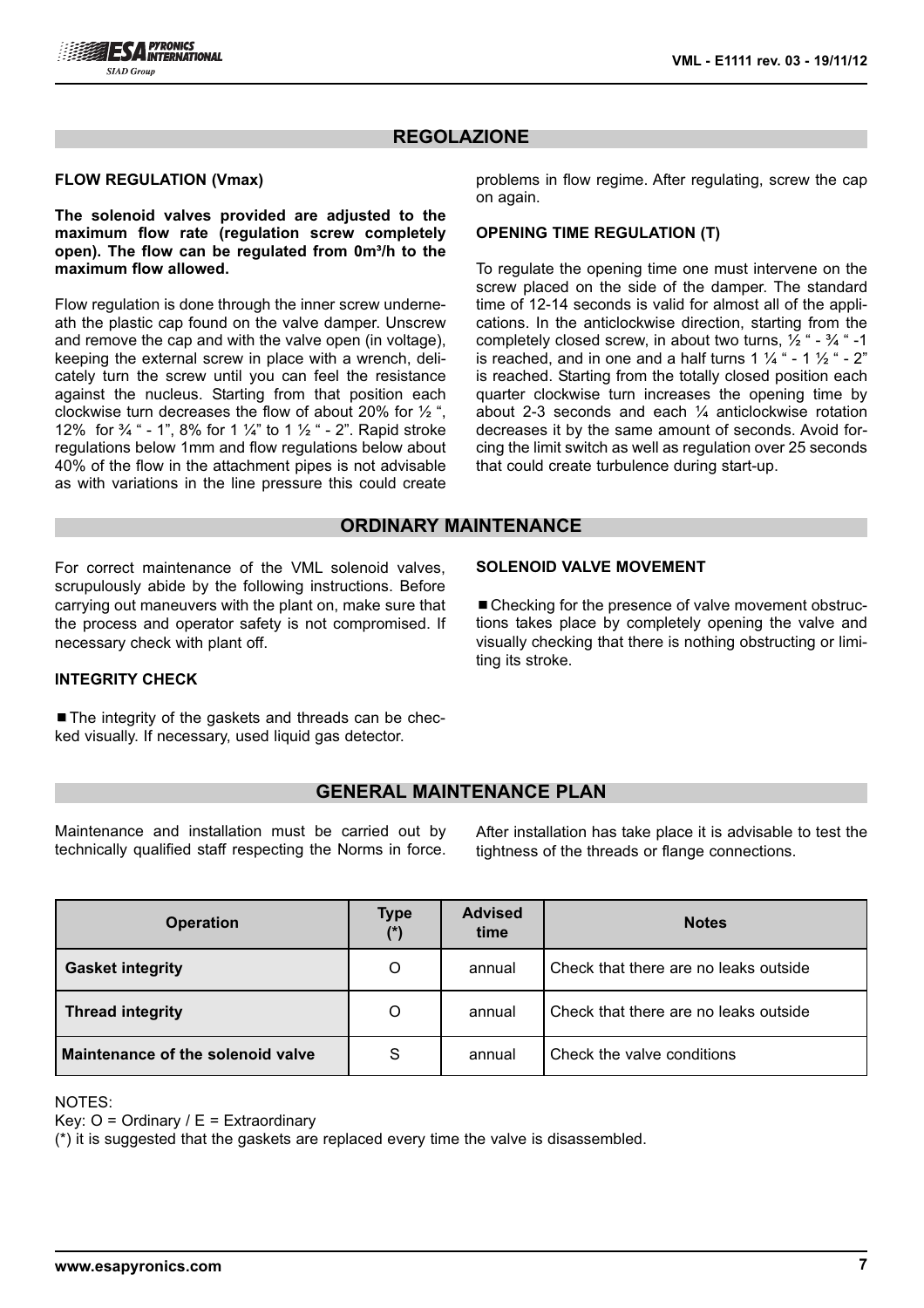# **EXTRAORDINARY MAINTENANCE**

For correct maintenance of the VML solenoid valves scrupulously follow the instructions with plant off.

**Before proceeding with any type of installation or service, close the upstream gas supply and disconnect the power supply.**

## **BOLT TIGHTENING**

 $\blacksquare$  Checking the bolt tightening must take place when the plant is off.

## **GASKET REPLACEMENT**

**1** - Progressively unscrew the screws that fix the solenoid valve crosswise. Extract the solenoid valve and check the conditions of its internal components.

**2** - Clean the inside of the valve body with a clean cloth and compressed air. Do not use tools that could damage the internal parts.

**3** - Check that the valve moves without friction.

**4** - Replace the gaskets and reassemble the valve in its seat, according to the steps indicated in the "INSTALLA-TION" section.

**5** - Finally check that the valve moves freely without any obstructions.

# **COIL REPLACEMENT**

Malfunctioning coils must be replaced. Disconnect electric supply, remove the junction box cover. Disconnect the cables from the clamps, unscrew the fixing cap and replace the coil reassembling the valve following the sequence backwards.

### **INTERNAL CLEANING**

Dust and possible foreign objects can easily be removed from the filter or from the gas passage seat.

- **1**  Close the ball valve upstream of the plant.
- **2**  Remove the coil as described previously.

**3** - Progressively unscrew the screws that fix the upper flange crosswise. During this operation some residual gas could leak out from the valve body.

**4** - Check the condition of the o-ring gasket on the flange. If it is worn, see to its replacement.

**5** - Clean the inside of the sleeve using a clean cloth and compressed air.

**6** - Remove the return spring and blow it with compressed air. Pay attention to the mounting direction of the spring, that must be placed in the same way when reassembling.

**7** - Clean the complete shutter assembly with a clean cloth and compressed air.

**8** - Check the sealing gasket conditions. If it is damaged, replace it.

**9** - Clean the sealing disc valve seat with a clean cloth. Do not use tools that could damage it.

**10** - Remove the filter and blow it with compressed air.

**11** - Reassemble the valve following the sequence backwards.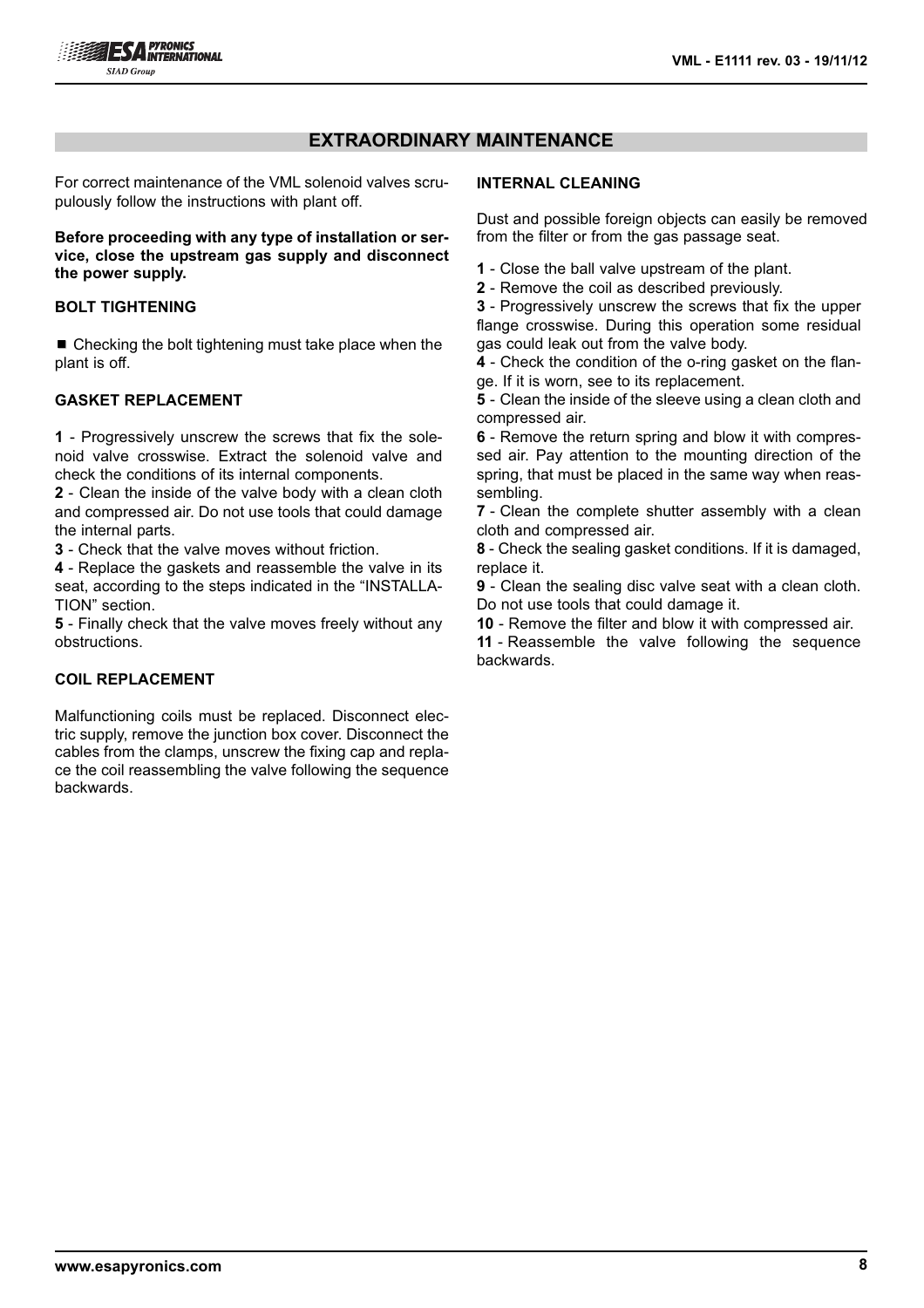

# **OVERALL DIMENSIONS - VML**



| <b>Model</b>     | <b>Threadedl</b><br>atta-<br>chments | <b>Flanged</b><br><b>attachments</b> | "A"<br>[mm] | "R"<br>[mm] | "C"<br>[mm] | <b>Current</b><br>drawn<br>@230VAC<br>[W] | <b>Standard</b><br>working<br>pressure<br>[mbar] | <b>Available</b><br>working<br>pressure<br>[mbar] | <b>Mass</b><br>[Kg] |
|------------------|--------------------------------------|--------------------------------------|-------------|-------------|-------------|-------------------------------------------|--------------------------------------------------|---------------------------------------------------|---------------------|
| <b>VML0</b>      | $G - 3/8"$                           |                                      | 88          | 77          | 196         | 20                                        | 500                                              | 200                                               | 1,8                 |
| VML <sub>1</sub> | $G - 1/2"$                           |                                      | 88          | 77          | 196         | 20                                        | 500                                              | 200                                               | 1,8                 |
| VML <sub>2</sub> | $G - 3/4"$                           |                                      | 88          | 96          | 222         | 45                                        | 500                                              | 200                                               | 2,7                 |
| VML3             | $G - 1"$                             |                                      | 88          | 96          | 222         | 45                                        | 500                                              | 200                                               | 2,7                 |
| VML4             | $G - 1.1/2"$                         |                                      | 120         | 153         | 294         | 45/180 (*)                                | 500                                              | 200                                               | 6,2                 |
| VML6             | $G - 2"$                             |                                      | 106         | 156         | 304         | 45/180 (*)                                | 500                                              | 200                                               | 6,5                 |
| <b>VML7</b>      |                                      | <b>DN65 PN16</b>                     | 200         | 305         | 424         | 60/240 $(*)$                              | 200                                              | 360                                               | 14,5                |
| VML8             | $\blacksquare$                       | <b>DN80 PN16</b>                     | 200         | 305         | 424         | 60/240 $(*)$                              | 200                                              | 360                                               | 14,5                |

(\*) working / opening